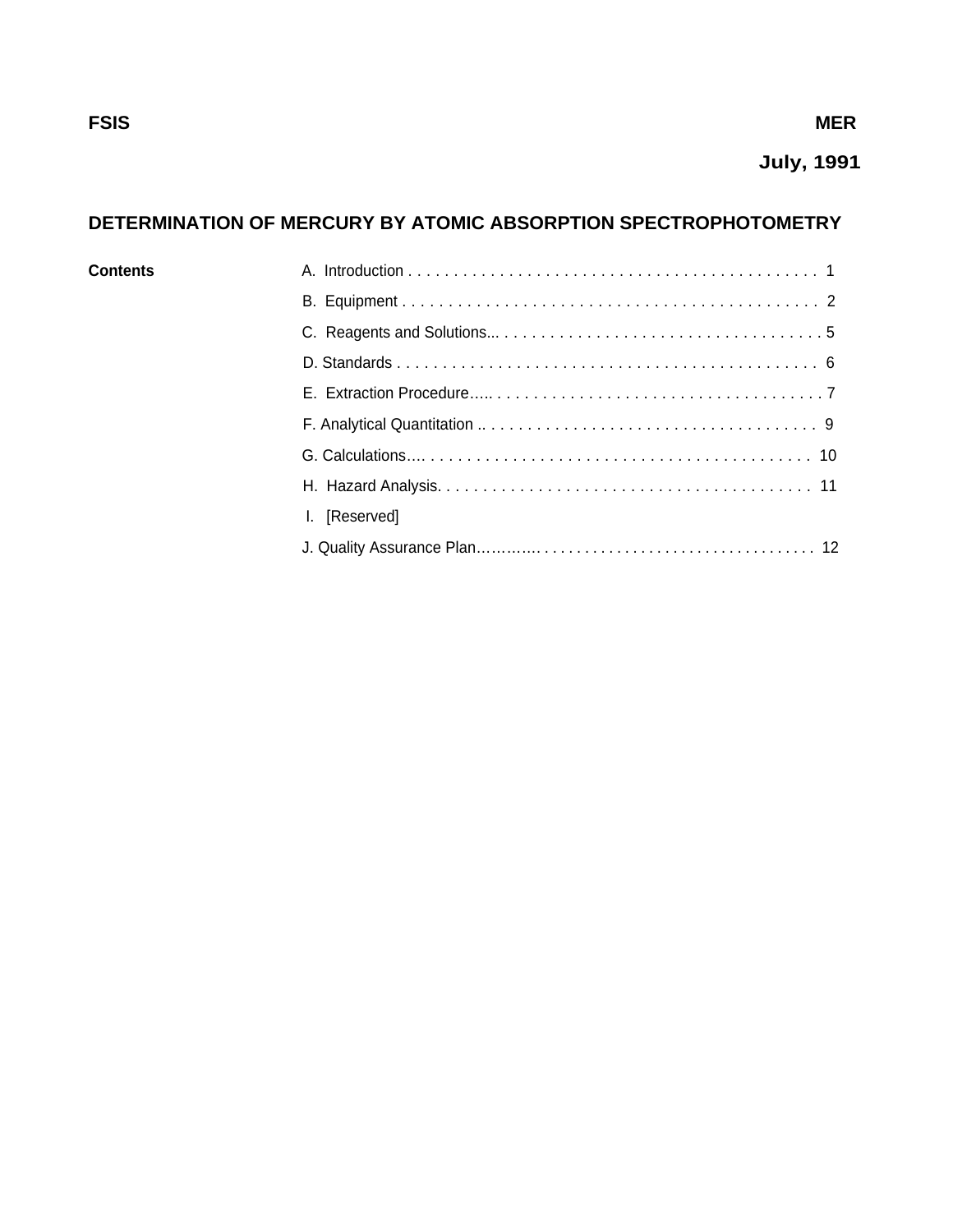#### <span id="page-1-0"></span>**A. INTRODUCTION**

**Theory** The sample is digested with sulfuric acid-potassium permanganate solution to free organic mercury compounds as ionic mercury. Excess permanganate is destroyed with hydroxylamine and further reduction with stannous chloride to metallic mercury makes possible the measurement of the mercury vapor.

 $\_$  , and the set of the set of the set of the set of the set of the set of the set of the set of the set of the set of the set of the set of the set of the set of the set of the set of the set of the set of the set of th

 $\_$  , and the set of the set of the set of the set of the set of the set of the set of the set of the set of the set of the set of the set of the set of the set of the set of the set of the set of the set of the set of th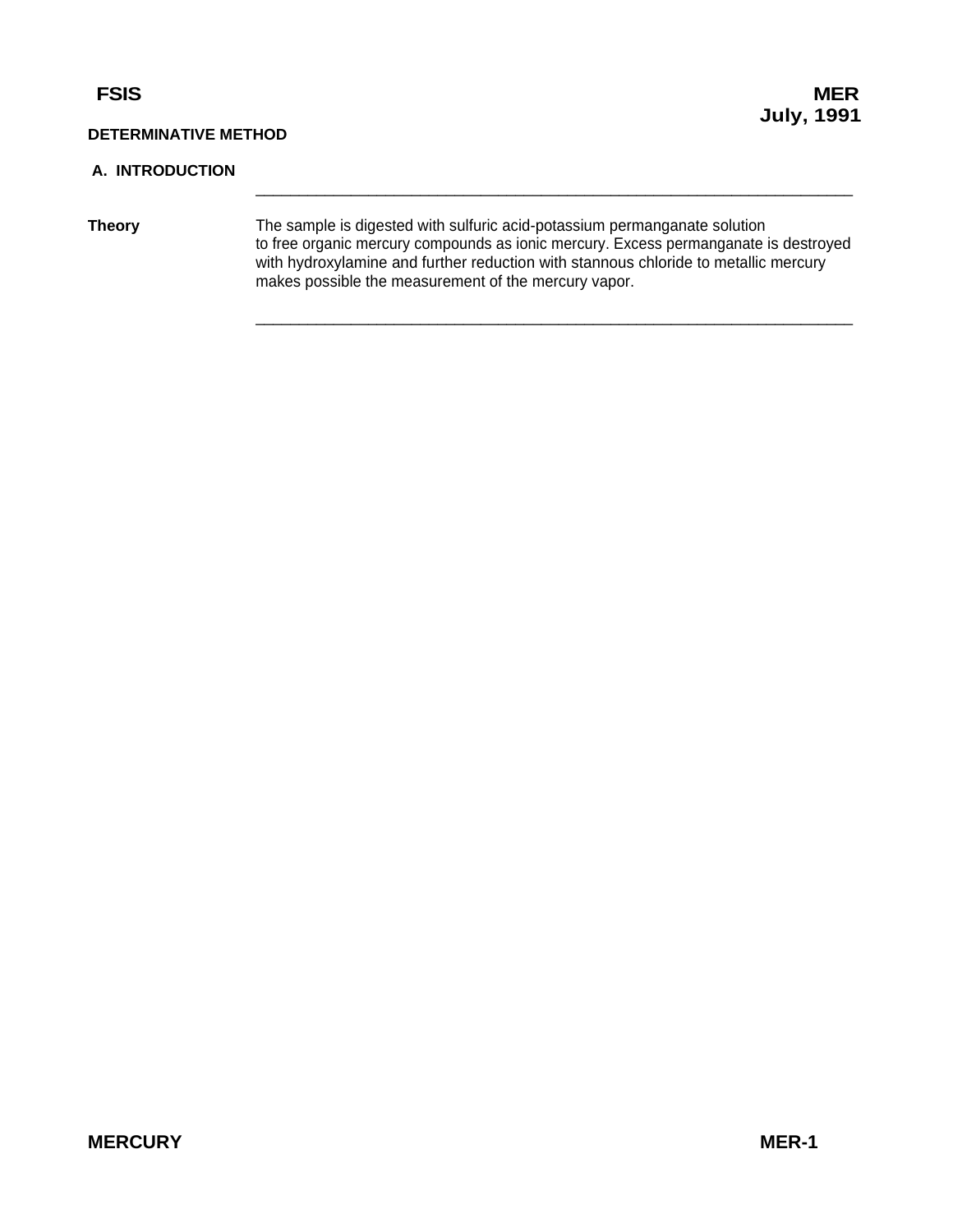#### <span id="page-2-0"></span>**B. EQUIPMENT**

**Apparatus** 

a. Reaction flasks, pear-shaped, 100 mL, 14/20 standard taper (Kontes Glass Company, Vineland, NJ, K-294250 or equivalent).

 $\_$  , and the set of the set of the set of the set of the set of the set of the set of the set of the set of the set of the set of the set of the set of the set of the set of the set of the set of the set of the set of th

- b. Continuous flow spectrophotometric cell, cylindrical, 100 -150 mm, with tube on each end with push backs. (Optical Cell Company, Inc., Beltsville, MD, No. 4-435 or equivalent).
- c. The aeration equipment is illustrated in Figure 1. If continuum background correction is unavailable, concentrated sulfuric acid can be put in the bottom of the water trap to within 5 mm of the end of the tube. Any number of compounds, such as hydrocarbons of water, display molecular absorption in this region.
- d. Aeration tube should have an extra coarse frit (Kontes Glass Co., or equivalent).
- e. Water trap (Kontes Glass Co., or equivalent).
- f. Modified 3-way stopcock: Figure 2 shows a full-sized view. (Kontes Glass Co., or equivalent.)
- g. Flowmeter: Should have a range of 0-1.7 L/min—Brooks Sho-Rate with a R-2- 15A tube using a steel ball (A. H. Thomas Company, Philadelphia, PA, 5545-B [easel] and 5545 [tube]), or equivalent.

**2. Instrumentation** Atomic absorption spectrophotometric equipment capable of continuum background correction is used in the analysis. A mercury electodeless discharge lamp (EDL) is used as a resonance source. With the EDL, background correction is difficult to achieve; therefore, a trap of concentrated sulfuric acid is used. (Refer to section G.2.c.) **\_\_\_\_\_\_\_\_\_\_\_\_\_\_\_\_\_\_\_\_\_\_\_\_\_\_\_\_\_\_\_\_\_\_\_\_\_\_\_\_\_\_\_\_\_\_\_\_\_\_\_\_\_\_\_\_\_\_\_\_\_\_\_\_\_\_\_\_\_\_\_\_\_\_\_\_\_\_\_\_**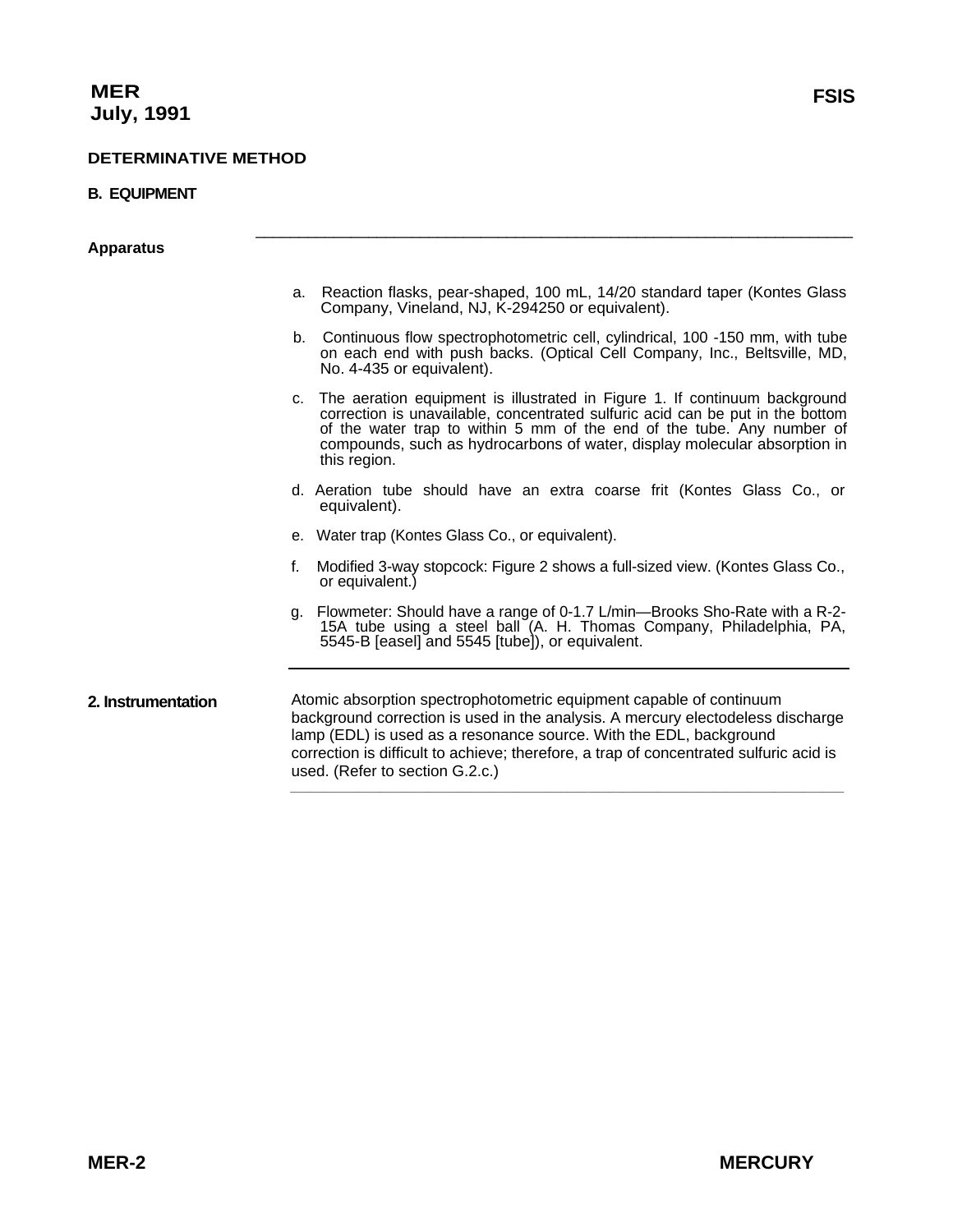**FSIS** 

# **DETERMINATIVE METHOD**

# **B. EQUIPMENT (Continued)**



 $\tilde{g}$ 

**MERCURY** 

MER-3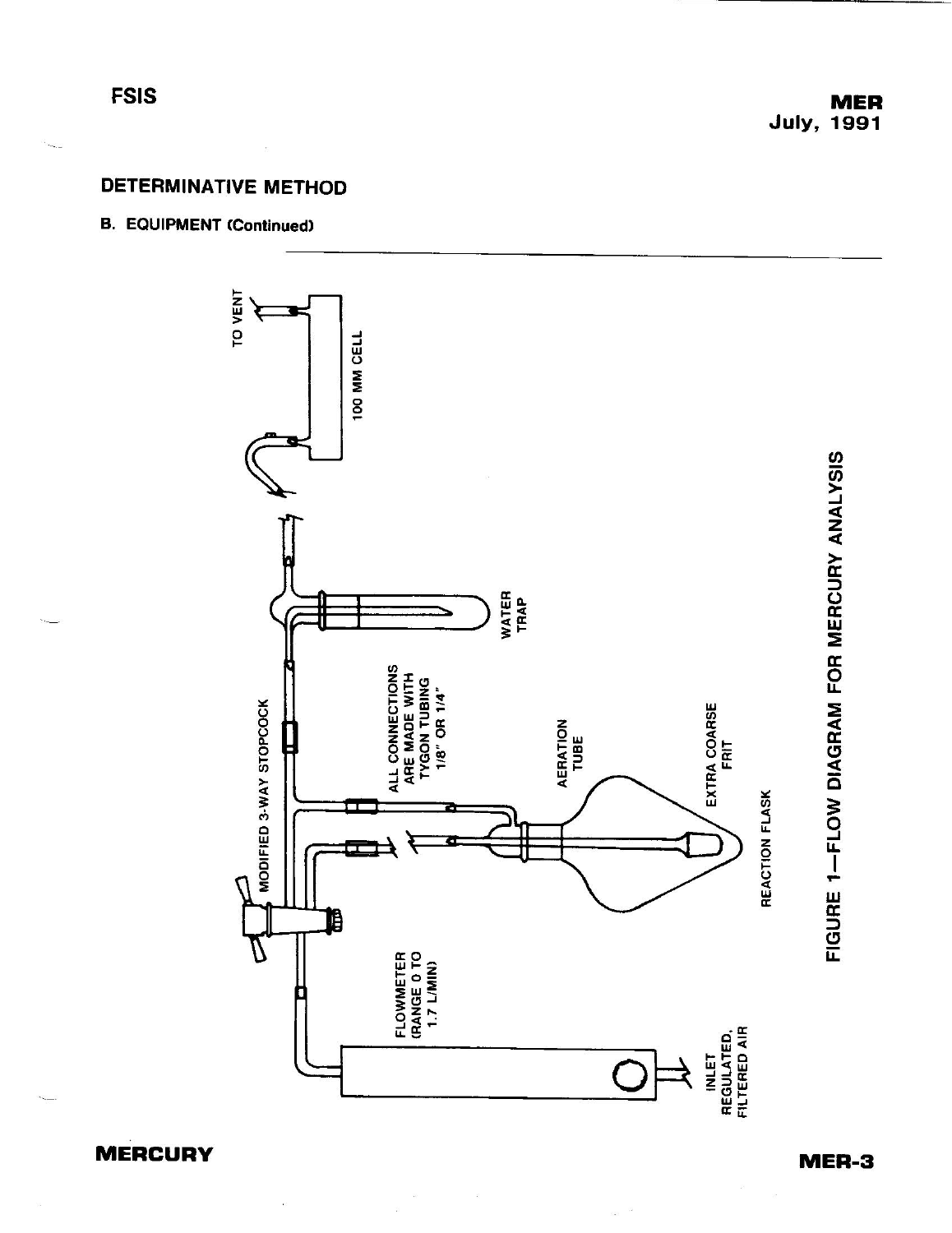# **MER July, 1991**

# **DETERMINATIVE METHOD**

#### **B. EQUIPMENT (Continued)**



# FIGURE 2-MODIFIED 3-WAY STOPCOCK

 $\mathcal{L}$ 

 $\label{eq:3.1} \begin{array}{cc} \mathcal{G}^{\dagger} & \mathcal{G}^{\dagger} \end{array}$ 

 $\overline{\omega}$ 

**MERCURY**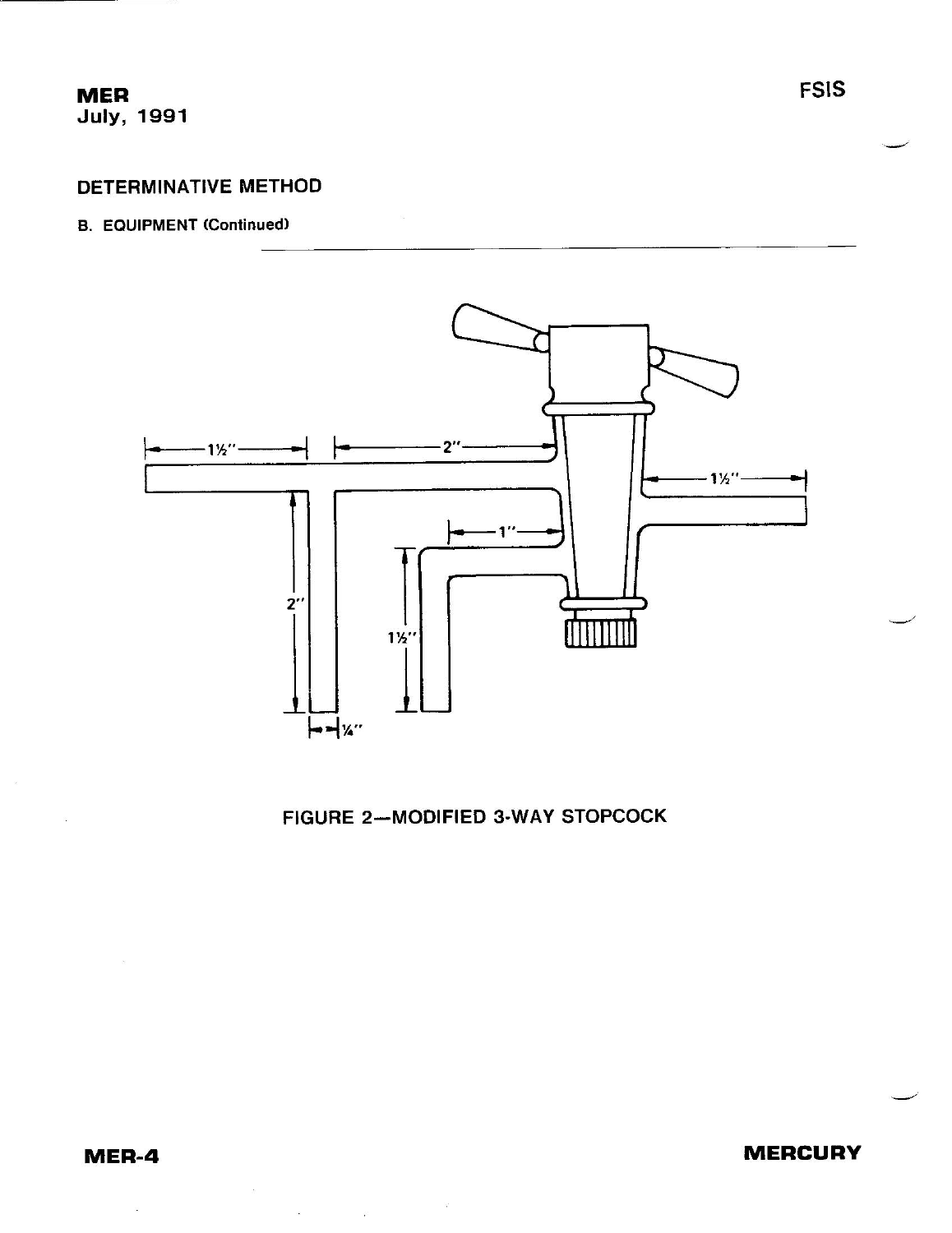#### <span id="page-5-0"></span>**C. REAGENTS AND SOLUTIONS**

| <b>Reagent and</b>    |    | a. Concentrated reagent-grade nitric acid, $1 + 1$ with water ( $v/v$ ).                                                                                                                                                                                                                                                                                 |
|-----------------------|----|----------------------------------------------------------------------------------------------------------------------------------------------------------------------------------------------------------------------------------------------------------------------------------------------------------------------------------------------------------|
| <b>Solutions List</b> |    | b. Hydroxylamine hydrochloride (NH <sub>2</sub> OH-HCI) solution, 10% (w/v): Dissolve 25 g<br>of reagent-grade NH <sub>2</sub> OH-HCl in about 200 ml of distilled water. Transfer to a<br>250 mL volumetric flask, dilute to volume with distilled water, and mix well.                                                                                 |
|                       |    | c. Potassium permanganate (KMnO <sub>4</sub> ) solution, 6% (w/v): Completely dissolve 60<br>g of reagent-grade KMnO <sub>4</sub> , in about 800 mL of distilled water in a 1 L beaker<br>using a heated magnetic stirrer. Transfer the solution quantitatively to a 1 L<br>volumetric flask, cool, dilute to volume with distilled water, and mix well. |
|                       |    | d. Stannous chloride $(SnCl_2)$ solution, 10% (w/v). Prepare fresh every week.<br>Dissolve 20 g of reagent-grade $SnCl2·2H2O$ in 40 mL of warm concentrated<br>hydrochloric acid. When all the stannous chloride has dissolved, add 160 mL of<br>distilled water. Mix well and store in a 250 mL reagent bottle.                                         |
|                       | е. | Concentrated Sulfuric acid $(H_2SO_4)$ : reagent grade.                                                                                                                                                                                                                                                                                                  |
|                       |    | NOTE: Check each lot of compounds b through e. The amount of mercury found<br>in them may vary markedly.                                                                                                                                                                                                                                                 |

 $\frac{1}{2}$  , and the set of the set of the set of the set of the set of the set of the set of the set of the set of the set of the set of the set of the set of the set of the set of the set of the set of the set of the set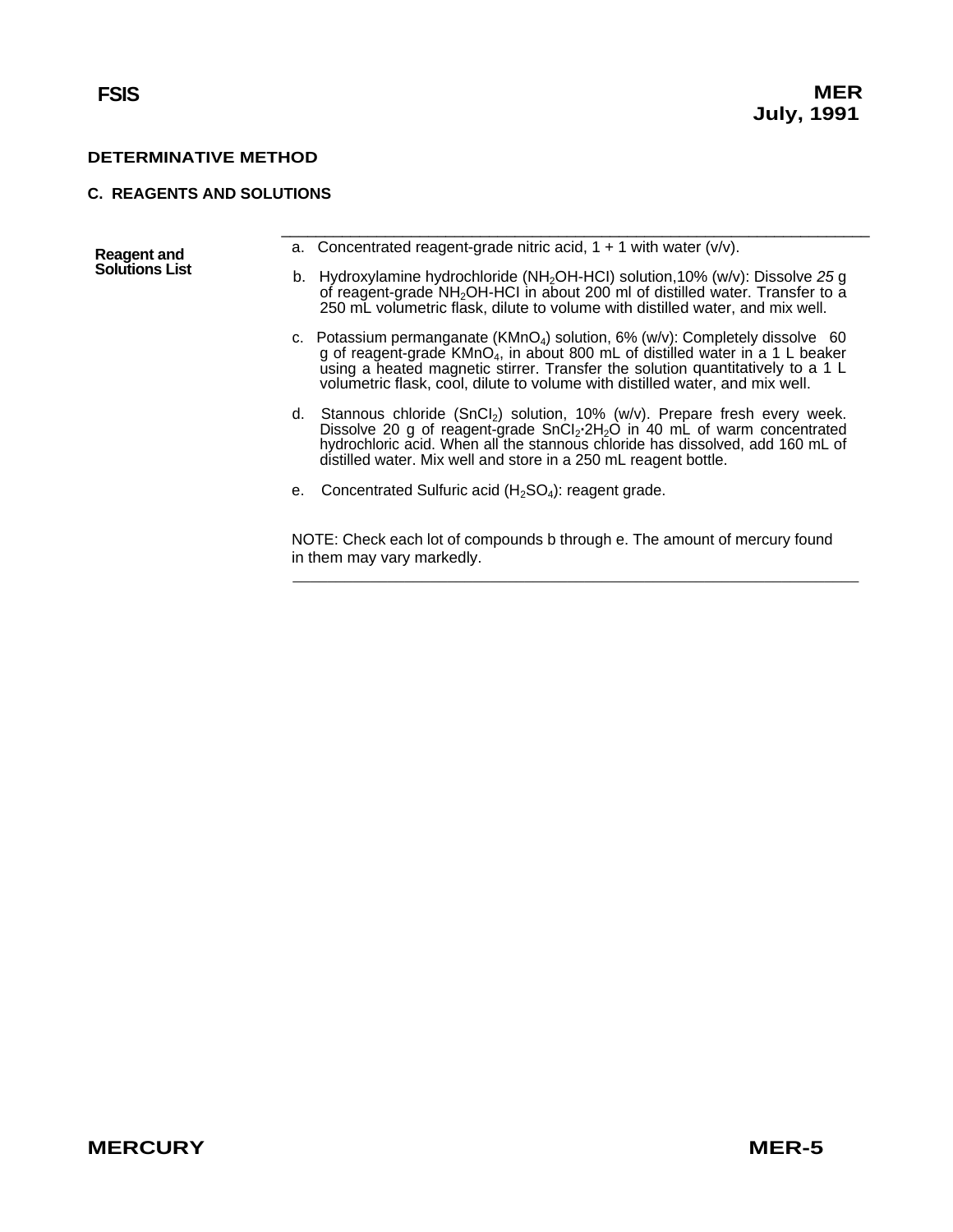#### <span id="page-6-0"></span>**D. STANDARDS**

- \_\_\_\_\_\_\_\_\_\_\_\_\_\_\_\_\_\_\_\_\_\_\_\_\_\_\_\_\_\_\_\_\_\_\_\_\_\_\_\_\_\_\_\_\_\_\_\_\_\_\_\_\_\_\_\_\_\_\_\_\_\_\_\_\_ 1. **Source a.** Inorganic mercury standard, 1000 µg/mL (Fisher Scientific Co., Pittsburg, PA; catalog No. SO-M-114 or equivalent).
	- b. Organic mercury standard, 1000 µg/mL: (Alfa Products, P.O. Box 299, 152 Andorf Street, Danvers, MA; catalog No. 88036, or equivalent).

**2. Preparation of** a. Mercury standard solution: 10 µg Hg/mL. (NOTE: 100 µg/mL standard may **Standards** be prepared as an intermediate step if desired.) Pipet 1.0 mL of standard 1.a into a 100 mL volumetric flask containing 2 mL of redistilled nitric acid. Dilute to volume with distilled water and mix well.

b. Preparation of standard curve. Make fresh daily.

| mL reagent | final volume with<br>Distilled water        | $\mu$ g Mercury in 20 $\mu$ L                      |
|------------|---------------------------------------------|----------------------------------------------------|
| 3<br>5     | 10 mL<br>$10 \text{ mL}$<br>$10 \text{ mL}$ | 0.02 (1 µg/mL)<br>0.06 (3 µg/mL)<br>0.10 (5 µg/mL) |

- c. Methyl mercury standard solution: 10 µg/mL. Pipet 1.0 mL of standard 1 .b into a 100 mL volumetric flask, add 2.0 mL redistilled concentrated nitric acid and dilute to volume with distilled water.
- d. 5.0 µg/mL fortification standard. Pipet 5.0 mL of standard solution 2.c into a 10 mL volumetric flask and dilute to volume with distilled water.

NOTE: For samples with higher amount of Hg, the standard curve (refer to step 2.b) may be extended using 0.2, 0.6 and 1.0 µg Hg in 20 µL standard solutions.

 **\_\_\_\_\_\_\_\_\_\_\_\_\_\_\_\_\_\_\_\_\_\_\_\_\_\_\_\_\_\_\_\_\_\_\_\_\_\_\_\_\_\_\_\_\_\_\_\_\_\_\_\_\_\_\_\_\_\_\_\_\_\_\_\_\_\_\_\_\_\_\_\_\_\_\_\_\_\_\_\_\_\_**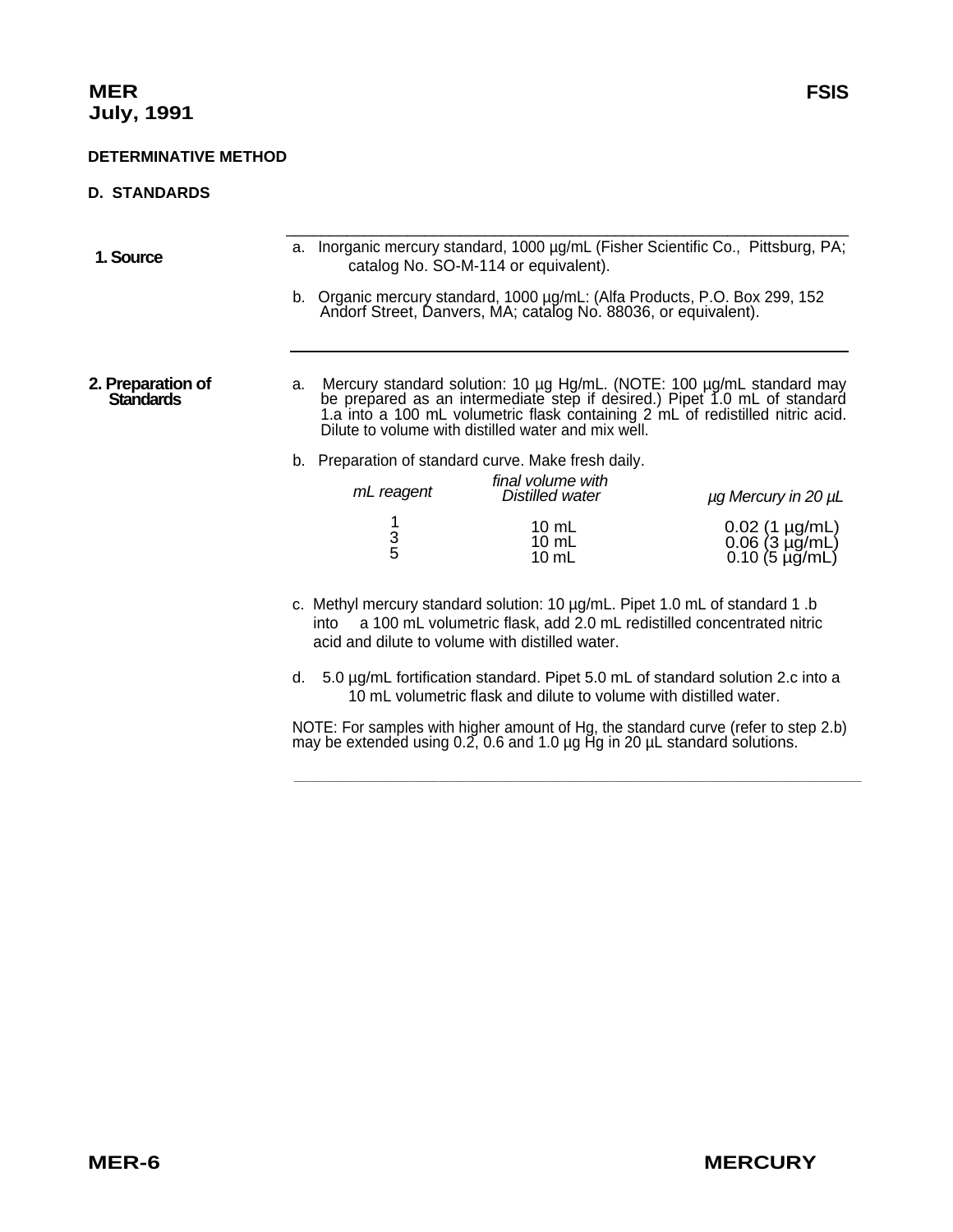### <span id="page-7-0"></span>**E. EXTRACTION PROCEDURE**

| 1. Sample Preparation | a. | Muscle tissue—Eliminate as much fat from tissue as possible. Pass rapidly<br>three times through food chopper with plate opening less than or equal to 1/8<br>inch, mixing thoroughly after each grinding.                                                                                                                                                                                                                                                                                                               |
|-----------------------|----|--------------------------------------------------------------------------------------------------------------------------------------------------------------------------------------------------------------------------------------------------------------------------------------------------------------------------------------------------------------------------------------------------------------------------------------------------------------------------------------------------------------------------|
|                       | b. | Liver or Kidney—Eliminate as much fat and connective tissue as possible from<br>both the kidney and liver. Place tissues in a separate blender jar and blend until<br>well homogenized (Waring Blender should be used with extreme care when<br>blending). Blend 1 min; permit blender to cool for not less than 1 min before<br>blending again. Do not use variable transformers to control speed of blender.<br>Freeze tissues until determinations are ready to be run on each.                                       |
|                       | c. | Hair—Wash with plain tap water to remove extraneous material, rinse with<br>distilled water, and then dry. Place in freezer until ready to start determinations.                                                                                                                                                                                                                                                                                                                                                         |
| 2. Sample Extraction  |    | a. Clean all glassware with concentrated nitric acid (refer to section C,<br>Reagent and Solution List, item a) and rinse with distilled water just before<br>each use.                                                                                                                                                                                                                                                                                                                                                  |
|                       |    | NOTE: Avoid use of towels, which may contain mercury, and do not use<br>detergents.                                                                                                                                                                                                                                                                                                                                                                                                                                      |
|                       |    | b. Place approximately 0.600-0.750 g of the homogenized tissue (muscle, liver, or<br>kidney), or 0.5 g hair, into a tared 100 mL pear-shaped flask, taking care that all<br>of the sample is deposited in the bottom of the flask and none is left in the neck.<br>Reweigh the flask and obtain the sample weight to the nearest 0.01 g, by<br>difference. Cap the flask with a clean 10 mL beaker inverted over the top of the<br>flask. This beaker is left on the flask during all stages of the digestion procedure. |
|                       |    | c. Pipet 5.0 mL of concentrated $H_2SO_4$ into the flask and place it on a steam bath to<br>digest the sample (20-45 min is usually sufficient). Swirl flask during digestion to<br>break up particles. The completed digested sample will form a highly colored<br>solution with no pieces of undissolved matter, although the solution may be<br>slightly cloudy.                                                                                                                                                      |
|                       |    | NOTE: For complete digestion, the sample should be in solution and there<br>should be no undissolved particles in the flask.                                                                                                                                                                                                                                                                                                                                                                                             |
|                       |    | d. When the sample is digested, place the flask into an ice bath for 5-10 min. Then<br>pipet 15.0 mL of 6% $\mathsf{KMnO}_4$ solution into the flask and swirl the flask, gently at<br>first and then vigorously, until sample is well mixed. Place sample in rack and<br>continue until KMnO <sub>4</sub> has been added to all samples.                                                                                                                                                                                |
|                       |    | e. Swirl and place the flask on steam bath and allow the sample to digest further.<br>Swirl the flask occasionally, and continue to heat until frothing ceases and all<br>foam disappears (usually 15-20 min). Do not heat longer than is needed. Some<br>foam may be present when reaction has stopped.                                                                                                                                                                                                                 |

\_\_\_\_\_\_\_\_\_\_\_\_\_\_\_\_\_\_\_\_\_\_\_\_\_\_\_\_\_\_\_\_\_\_\_\_\_\_\_\_\_\_\_\_\_\_\_\_\_\_\_\_\_\_\_\_\_\_\_\_\_\_\_\_

\_\_\_\_\_\_\_\_\_\_\_\_\_\_\_\_\_\_\_\_\_\_\_\_\_\_\_\_\_\_\_\_\_\_\_\_\_\_\_\_\_\_\_\_\_\_\_\_\_\_\_\_\_\_\_\_\_\_\_\_\_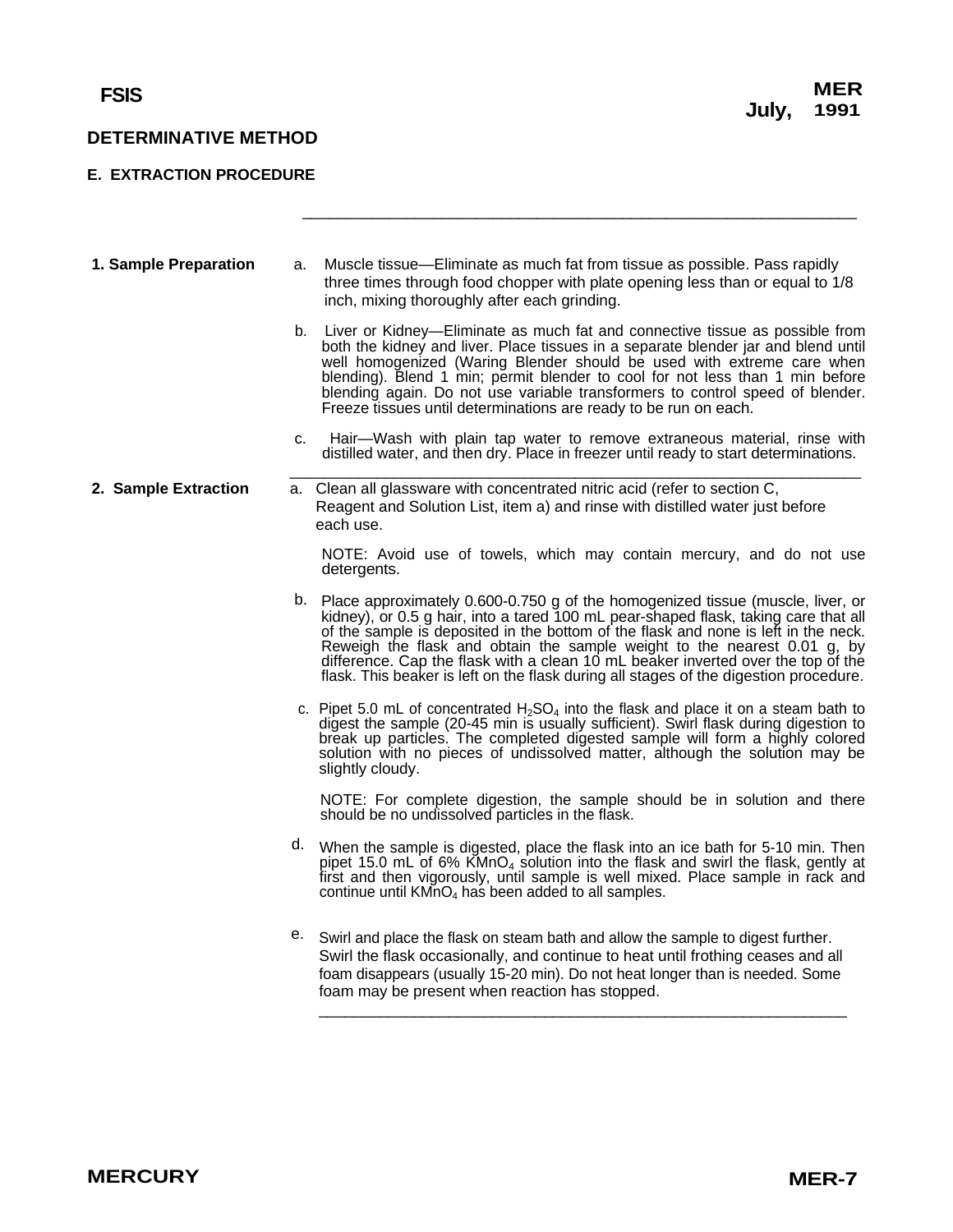## **E. EXTRACTION PROCEDURE (Continued)**

- f. Remove the flask from the steam bath and pipet a further 5.0 mL of 6%  $KMnO<sub>4</sub>$  (10.0 mL of 6%  $KMnO<sub>4</sub>$  for hair samples) solution into it.
- g. Place the flask back on the steam bath for 15 min.
- h. Cool the flask to room temperature and analyze the contents for mercury by atomic absorption.

 **\_\_\_\_\_\_\_\_\_\_\_\_\_\_\_\_\_\_\_\_\_\_\_\_\_\_\_\_\_\_\_\_\_\_\_\_\_\_\_\_\_\_\_\_\_\_\_\_\_\_\_\_\_\_\_\_\_\_\_\_\_\_\_\_\_\_\_\_\_\_\_\_\_\_\_\_\_\_\_\_** 

 $\overline{\phantom{a}}$  ,  $\overline{\phantom{a}}$  ,  $\overline{\phantom{a}}$  ,  $\overline{\phantom{a}}$  ,  $\overline{\phantom{a}}$  ,  $\overline{\phantom{a}}$  ,  $\overline{\phantom{a}}$  ,  $\overline{\phantom{a}}$  ,  $\overline{\phantom{a}}$  ,  $\overline{\phantom{a}}$  ,  $\overline{\phantom{a}}$  ,  $\overline{\phantom{a}}$  ,  $\overline{\phantom{a}}$  ,  $\overline{\phantom{a}}$  ,  $\overline{\phantom{a}}$  ,  $\overline{\phantom{a}}$ 

\_\_\_\_\_\_\_\_\_\_\_\_\_\_\_\_\_\_\_\_\_\_\_\_\_\_\_\_\_\_\_\_\_\_\_\_\_\_\_\_\_\_\_\_\_\_\_\_\_\_\_\_\_\_\_\_\_\_\_\_\_\_\_

3. Internal Standard for<br>Checking Analytical Using a microliter syringe, add 20 µL (0.10 µg) of fortification standard (refer to<br>Performance section D.2.d to 0.75 g of homogenized tissue in 100 mL pear-shaped flask. Proceed as in steps section E.2.a-h.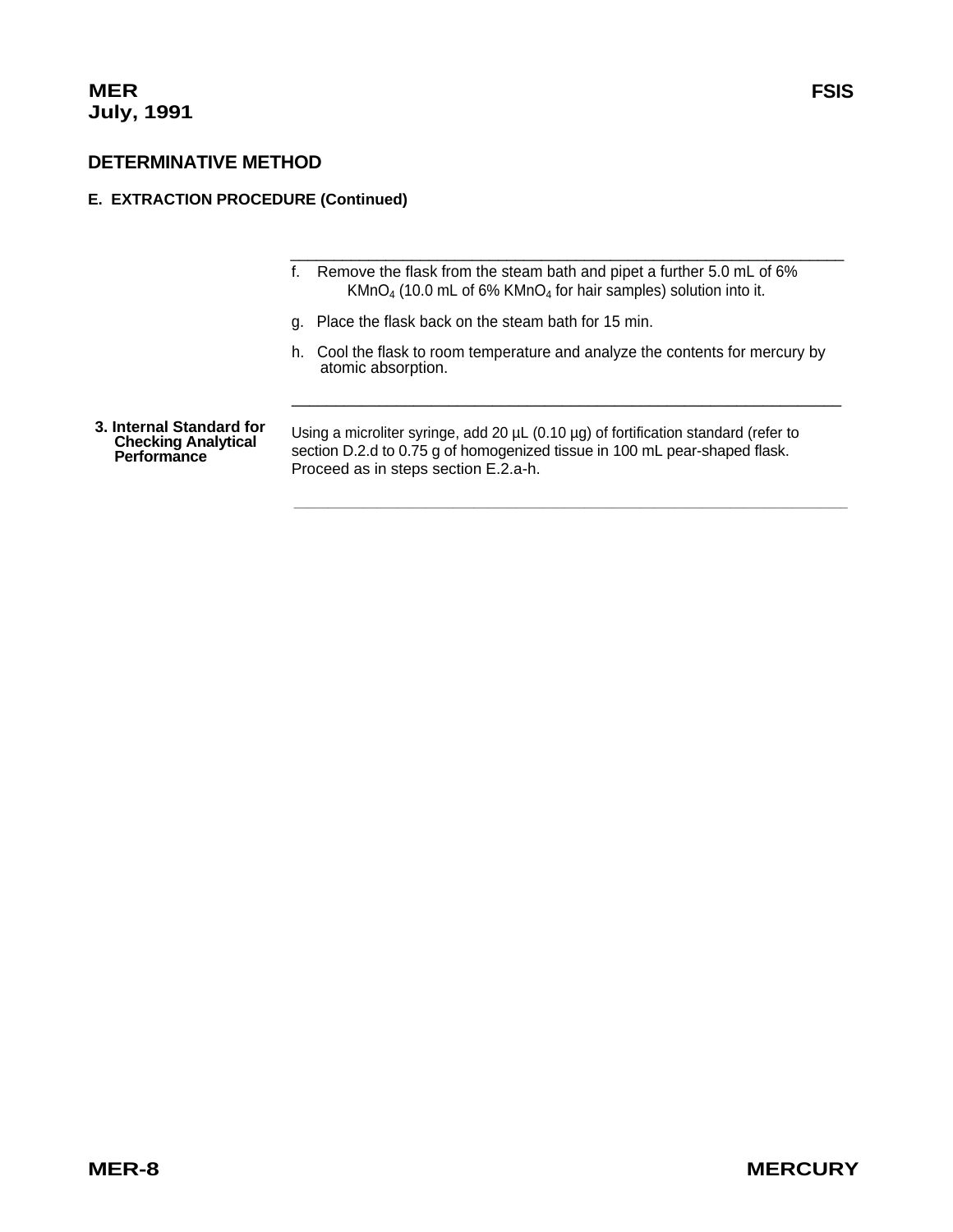## <span id="page-9-0"></span>**F. ANALYTICAL QUANTITATION**

|          | 1. Preparation of a<br><b>Calibration Curve</b> | NOTE: To be carried out at least once per day.                                                     |                                                                                                                                                                                                                                                                                                      |  |  |  |
|----------|-------------------------------------------------|----------------------------------------------------------------------------------------------------|------------------------------------------------------------------------------------------------------------------------------------------------------------------------------------------------------------------------------------------------------------------------------------------------------|--|--|--|
|          | a.                                              |                                                                                                    | Into each of eight clean 100 mL flasks, pipet 20 mL 6% KMnO4 solution<br>(refer to section C, Reagent and Solution List, item c). Cap the flasks with<br>clean 10 mL beakers inverted over the tops of the flasks,                                                                                   |  |  |  |
| b.<br>c. |                                                 |                                                                                                    | Cool the flasks in an ice bath for a few minutes, then slowly and cautiously<br>pipet 5.0 mL of concentrated sulfuric acid into each flask. Swirl gently and<br>allow to cool.                                                                                                                       |  |  |  |
|          |                                                 |                                                                                                    | Using a micro liter syringe, add 20 µL of each inorganic standard (1 µg, 3µg<br>and 5 µg/mL) so that duplicate standards are obtained for each level. The<br>levels will be 0 (none added), 0.02 $\mu$ g, 0.06 $\mu$ g, and 0.10 $\mu$ g.                                                            |  |  |  |
|          |                                                 | d.<br>Cool the flasks to room temperature prior to the aeration and atomic<br>absorption analysis. |                                                                                                                                                                                                                                                                                                      |  |  |  |
|          |                                                 |                                                                                                    | NOTE: Reagent blanks should show absorbances which are equivalent to 0.02 µg<br>or less of Hg. If reagent blanks are higher, check glassware cleanliness and<br>reagent solutions. Some checking of various suppliers' reagents may be<br>necessary to determine those most suited to this analysis. |  |  |  |
|          | 2. Atomic Absorption<br><b>Analysis</b>         |                                                                                                    | a. Set up the atomic absorption equipment according to the diagram in Figure 1.<br>Set the air flow to give good sensitivity and low foaming (0.7-1.0 L/min).                                                                                                                                        |  |  |  |
|          |                                                 | b.                                                                                                 | Add 5.0 mL of 10% NH <sub>2</sub> OH HCI solution (10.0 mL in the analysis of hair) to<br>the digestion flask and swirl to dissolve the manganese oxides. Add about 10<br>mL of distilled water to bring the total volume to $40$ mL + 2.0 mL.                                                       |  |  |  |
|          |                                                 |                                                                                                    | NOTE: This solution should not have any color or any particles suspended in<br>it, but it may be slightly cloudy. See NOTE in section E.2.c.                                                                                                                                                         |  |  |  |
|          |                                                 |                                                                                                    | c. Add 2 mL of 10% SnCl2.2H2O solution and immediately aerate the solution.                                                                                                                                                                                                                          |  |  |  |
|          |                                                 |                                                                                                    | d. Discontinue the aeration after the recorder pen has settled back to within a<br>few chart divisions (2 or 3) of its original baseline—usually 1 to 1 <sup>1</sup> / <sub>2</sub> min<br>depending on the actual aeration rate.                                                                    |  |  |  |
|          |                                                 |                                                                                                    |                                                                                                                                                                                                                                                                                                      |  |  |  |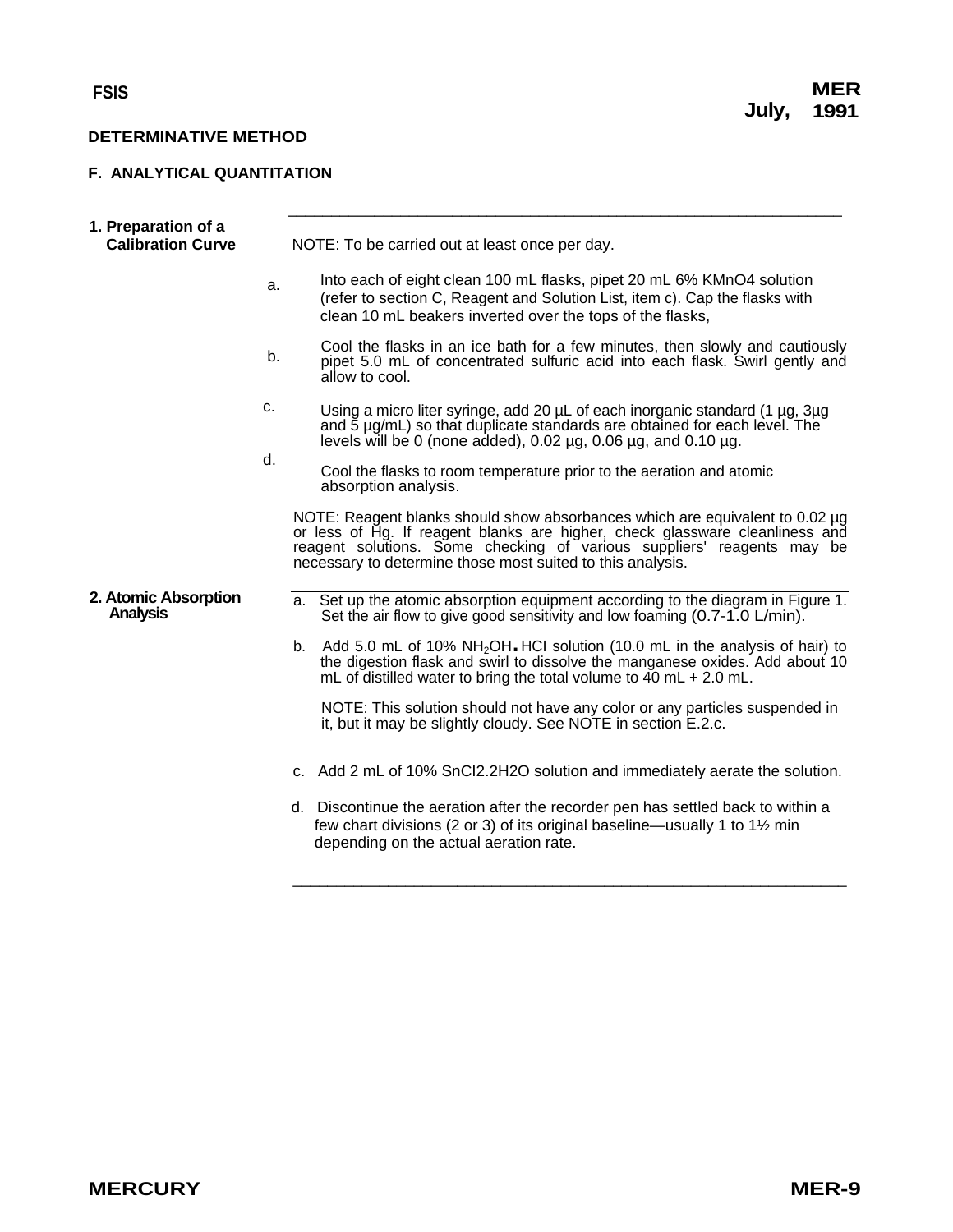## <span id="page-10-0"></span>**G. CALCULATIONS**

| 1. Procedure  | a. Calculate area of peak by measuring its height in mm and multiplying by the<br>mm width at one-half its height (read to nearest 0.25 mrn). Standard curve<br>is calculated using linear regression.       |
|---------------|--------------------------------------------------------------------------------------------------------------------------------------------------------------------------------------------------------------|
|               | The linear regression formula is: $y = mx + b$                                                                                                                                                               |
|               | Where: $y = \mu g$ Hg, $x = \text{area}$ , $m = \text{slope}$ , $b = \text{intercept}$                                                                                                                       |
|               | b. Calculate m and b. Calculate ug mercury in sample and divide by sample weight<br>in grams to obtain ppm.                                                                                                  |
|               |                                                                                                                                                                                                              |
| 2. References | a. "Determination of Mercury in Fish (Atomic Absorption Spectrophotometric<br>Method)," Method CAS-AM-70.10, June 11, 1970, Dow Chemical Company,<br>Midland, MI.                                            |
|               | b. Manning, D. C. "Compensation for Broad-Band Absorption Interference in<br>the Flameless Atomic Absorption Determination of Mercury," Atomic<br>Absorption Newsletter, Vol. 9, No. 5 (Sept-Oct 1970), 109. |
|               | c. Kothandaraman, P. and Dallmeyer, J. F., "Improved Desiccator for Mercury"<br>Cold Vapor Technique," Atomic Absorption Newsletter, Vol. 15, No. 5 (Sept-<br>Oct 1976), 120-121.                            |
|               |                                                                                                                                                                                                              |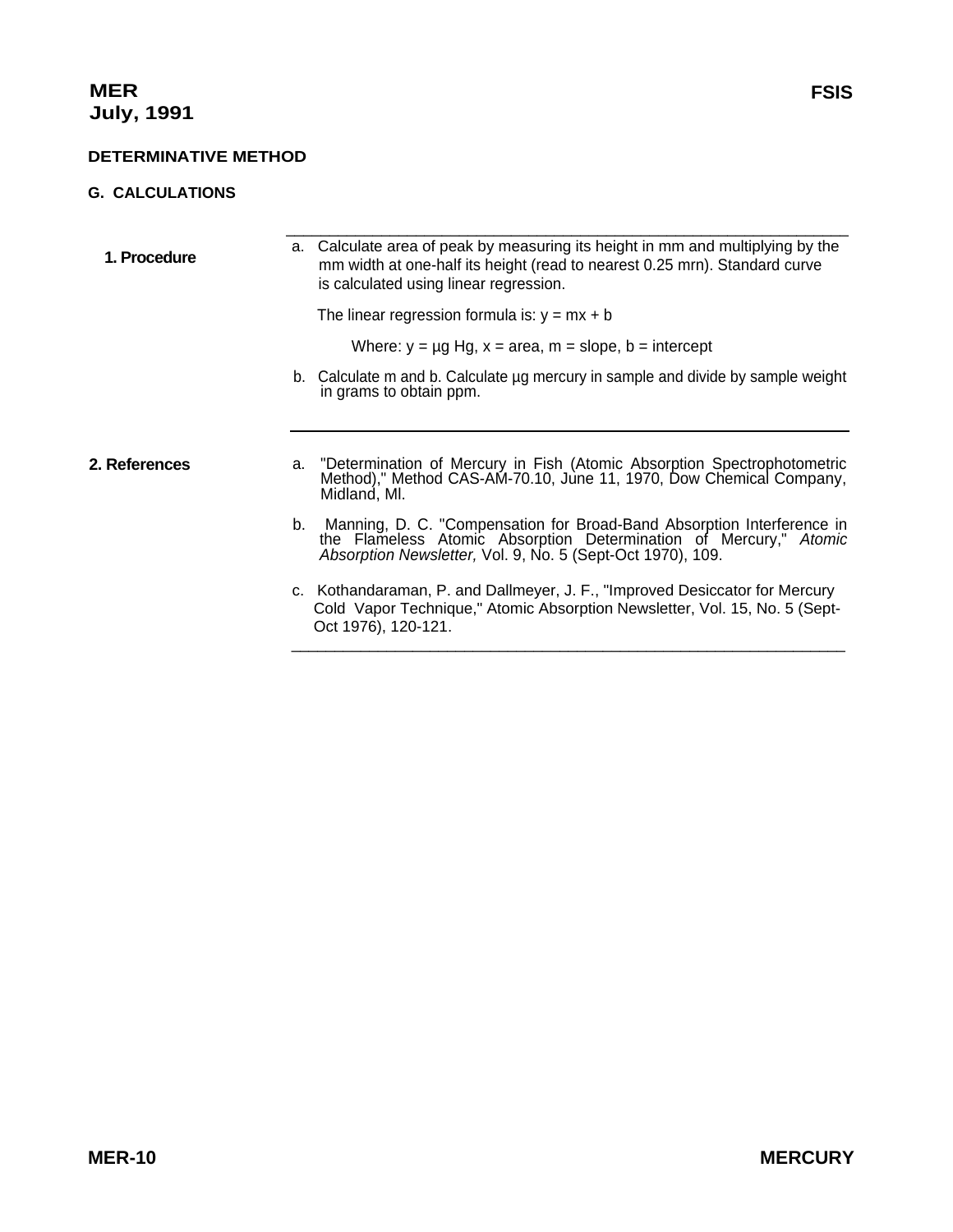### <span id="page-11-0"></span>**H. HAZARD ANALYSIS**

| 1. Method Title                     | Determination of Mercury by Atomic Absorption Spectrophotometry. |                                                                                                                   |                                                                                                                                                                                                                    |  |  |  |  |  |
|-------------------------------------|------------------------------------------------------------------|-------------------------------------------------------------------------------------------------------------------|--------------------------------------------------------------------------------------------------------------------------------------------------------------------------------------------------------------------|--|--|--|--|--|
| 2. Required Protective<br>Equipment |                                                                  | Safety glasses, face shield, heat resistant gloves, plastic gloves, lab coat.                                     |                                                                                                                                                                                                                    |  |  |  |  |  |
| 3. Procedure Steps                  |                                                                  | <b>Hazards</b>                                                                                                    | Recommended<br>Safe Procedures                                                                                                                                                                                     |  |  |  |  |  |
|                                     | C. Reagents<br>Conc. nitric acid<br>Conc. sulfuric acid          | Acid fumes and/or<br>spattering can result in<br>burns or irritation of<br>skin, eyes, and<br>respiratory system. | Work in efficient fume<br>hood and wear<br>protective equipment<br>at all times.                                                                                                                                   |  |  |  |  |  |
|                                     |                                                                  | E.2. Sample Extraction                                                                                            |                                                                                                                                                                                                                    |  |  |  |  |  |
|                                     | Clean all glassware<br>with nitric acid                          | See above.                                                                                                        | Exposure is greatly<br>reduced by working in a<br>hood with a distilled<br>water supply and a sink.                                                                                                                |  |  |  |  |  |
|                                     | Pipet 5.0 mL conc.<br>$H_2SO_4$                                  | See above.                                                                                                        | Use repipettor or<br>equivalent.                                                                                                                                                                                   |  |  |  |  |  |
|                                     | Pipet 15.0 of 6%<br>KMNO <sub>4</sub>                            | Acid spattering when<br>mixed with this strong<br>oxidizing agent.                                                | Add the $KMNO4$ slowly<br>to the cold acid digest.                                                                                                                                                                 |  |  |  |  |  |
|                                     | F.2. Atomic<br><b>Absorption Analysis</b>                        | Acid spattering and<br>mercury vapors may<br>produce cumulative<br>toxic effects.                                 | The reaction used to<br>introduce mercury vapor<br>to the A.A. is<br>pressurized. Therefore,<br>it is important to check<br>for cracks in the glass<br>components and to work<br>behind some protective<br>shield. |  |  |  |  |  |
| 4. Disposal Procedures              | Acid digest                                                      | See above.                                                                                                        | May be diluted with water<br>and flushed down a waste<br>disposal sink.                                                                                                                                            |  |  |  |  |  |

 $\frac{1}{2}$  ,  $\frac{1}{2}$  ,  $\frac{1}{2}$  ,  $\frac{1}{2}$  ,  $\frac{1}{2}$  ,  $\frac{1}{2}$  ,  $\frac{1}{2}$  ,  $\frac{1}{2}$  ,  $\frac{1}{2}$  ,  $\frac{1}{2}$  ,  $\frac{1}{2}$  ,  $\frac{1}{2}$  ,  $\frac{1}{2}$  ,  $\frac{1}{2}$  ,  $\frac{1}{2}$  ,  $\frac{1}{2}$  ,  $\frac{1}{2}$  ,  $\frac{1}{2}$  ,  $\frac{1$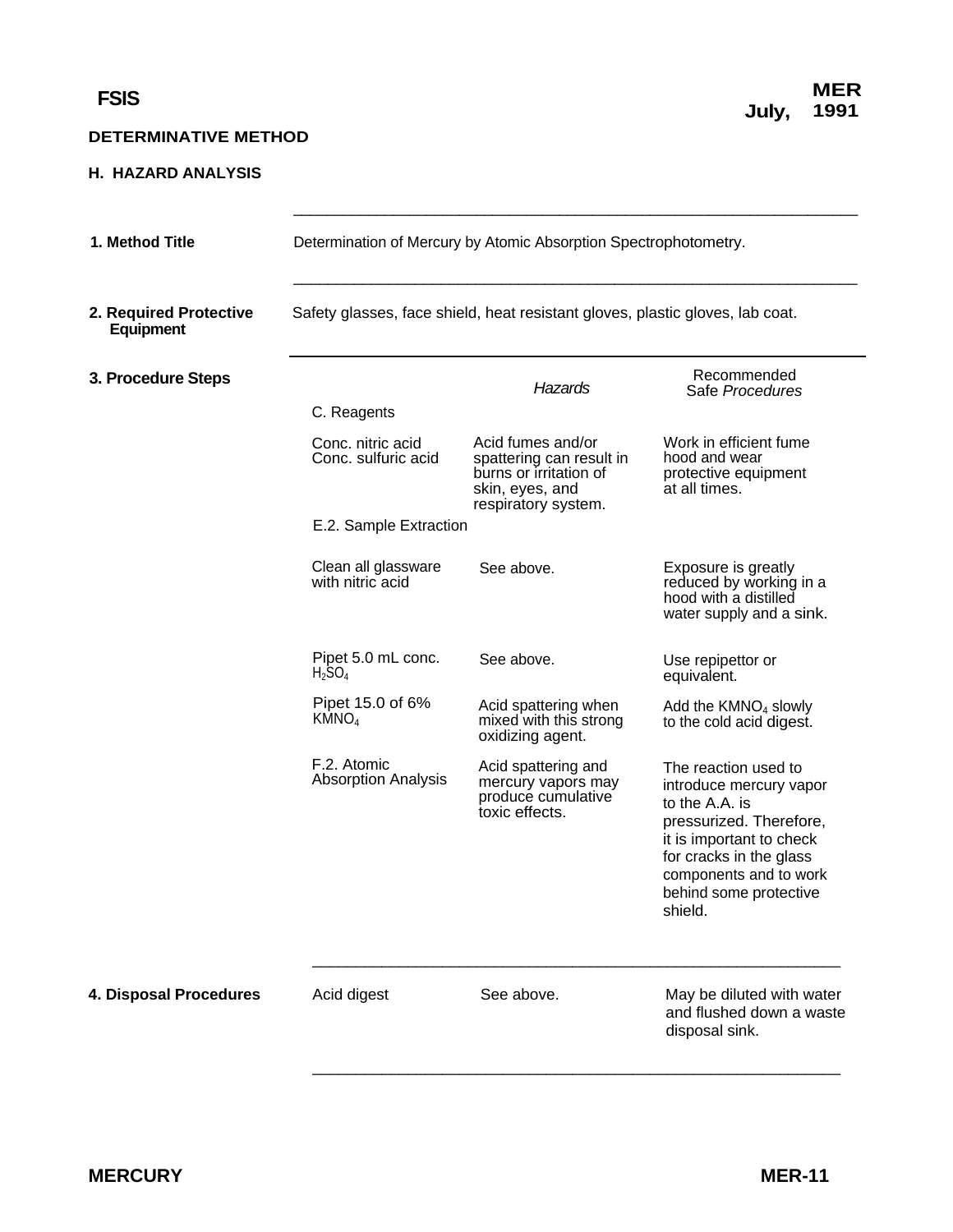## <span id="page-12-0"></span>**J. QUALITY ASSURANCE PLAN**

| 1. Performance<br><b>Standard</b>          |    | Element<br>Mercury   | Analytical Range Acceptable<br>(ppm)<br>$0.02 - 0.10^{T}$                                      | Recovery (%)<br>$80 - 110$<br>(inorganic) |                    | Repeatability<br>%CV<br>$\leq 10^{4}$                                                                        | Reproducibility<br>%CV<br>$\leq 15$                                                                                                                        |
|--------------------------------------------|----|----------------------|------------------------------------------------------------------------------------------------|-------------------------------------------|--------------------|--------------------------------------------------------------------------------------------------------------|------------------------------------------------------------------------------------------------------------------------------------------------------------|
|                                            |    |                      |                                                                                                | > 55<br>(organic)                         |                    |                                                                                                              |                                                                                                                                                            |
|                                            |    |                      | † Upper limit depends on dilution volume.<br>$\pm$ CV $\leq$ 15% (running average of last 10). |                                           |                    |                                                                                                              |                                                                                                                                                            |
| <b>2. Critical Control</b>                 |    |                      | Record                                                                                         |                                           |                    | <b>Acceptable Control</b>                                                                                    |                                                                                                                                                            |
| <b>Points and</b><br><b>Specifications</b> | a. |                      | Background absorbance, date,<br>signature (unless background is<br>electronically removed).    |                                           |                    |                                                                                                              |                                                                                                                                                            |
|                                            |    | findings, signature. | b. Reagent, lot no., date checked,                                                             |                                           |                    | Combined reagents should show<br>response $\leq 0.01$ µg Hg.                                                 |                                                                                                                                                            |
|                                            |    |                      | c. Standard, lot no., source, date<br>made, solvent, signature.                                |                                           | distilled $H_2O$ . | others daily. Solvent for 10 µg/mL<br>dilute $HNO3$ ; solvent for all others                                 | 10 µg std. should be made monthly; all                                                                                                                     |
|                                            |    |                      |                                                                                                |                                           |                    | show very little fat content.                                                                                | Samples should be homogeneous and                                                                                                                          |
|                                            |    |                      |                                                                                                |                                           | µg Hg.             | no leftover liver or grease present.                                                                         | Glassware should be very clean with<br>Samples above 0.05 ppm Hg should<br>be rerun in duplicate to check for any<br>contamination. Blank should be ≤ 0.01 |
|                                            |    |                      | d. Weight of sample (on worksheet).                                                            |                                           |                    | Weigh 0.600 to 0.750 g of liver,<br>in bottom of flask. Record wt. to<br>side, discard and reweigh.          | muscle, and kidney, or 0.500 g hair<br>nearest 0.001 g. If sample remains on                                                                               |
|                                            |    | same).               | e. Time placed on steam bath and time<br>removed (treat all samples the                        |                                           | tissue.            | tissue and check for undissolved                                                                             | After first 15 min, swirl to help dissolve                                                                                                                 |
|                                            |    | removed.             | f. Time placed on steam bath and time                                                          |                                           |                    | Place all samples on and take all<br>samples off at same time. Heat only<br>until reaction stops: 15-20 min. |                                                                                                                                                            |

 $\frac{1}{2}$  ,  $\frac{1}{2}$  ,  $\frac{1}{2}$  ,  $\frac{1}{2}$  ,  $\frac{1}{2}$  ,  $\frac{1}{2}$  ,  $\frac{1}{2}$  ,  $\frac{1}{2}$  ,  $\frac{1}{2}$  ,  $\frac{1}{2}$  ,  $\frac{1}{2}$  ,  $\frac{1}{2}$  ,  $\frac{1}{2}$  ,  $\frac{1}{2}$  ,  $\frac{1}{2}$  ,  $\frac{1}{2}$  ,  $\frac{1}{2}$  ,  $\frac{1}{2}$  ,  $\frac{1$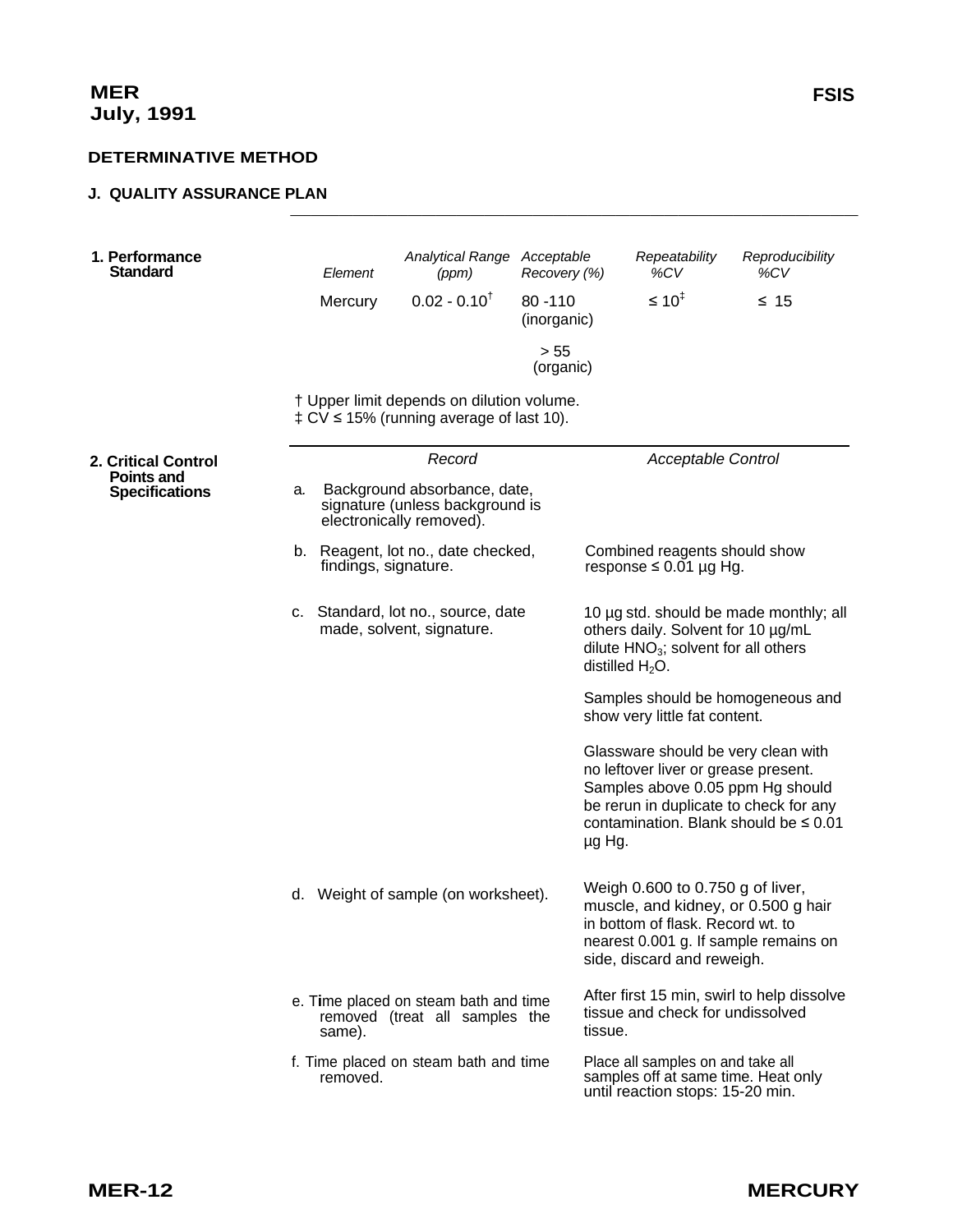# **J. QUALITY ASSURANCE PLAN (Continued)**

|                            | Record                                                                                                                                 | <b>Acceptable Control</b>                                                                                                        |  |  |  |  |
|----------------------------|----------------------------------------------------------------------------------------------------------------------------------------|----------------------------------------------------------------------------------------------------------------------------------|--|--|--|--|
|                            | Time placed on and time removed.<br>g.                                                                                                 | 15 min maximum,                                                                                                                  |  |  |  |  |
|                            | h. % recovery, date, analyst.                                                                                                          | Should range between 80 and<br>110% (inorganic Hg), > 55%<br>(organic Hg) at 0.1 µg level.                                       |  |  |  |  |
|                            | Record by strip chart recorder.<br>i.                                                                                                  | With given setting for our instrument,<br>0.1 µg std should give<br>approximately 50-60% deflection.                             |  |  |  |  |
|                            | Yes or no (on worksheet).<br>j.                                                                                                        | Total digestion shows no visible<br>dark material. Some fat may be<br>present if a fatty sample (e.g.,<br>bologna) is being run. |  |  |  |  |
|                            | Coefficient of correlation.<br>k.                                                                                                      | $0.998 - 1.000$                                                                                                                  |  |  |  |  |
| 3. Readiness To<br>Perform | Familiarization.<br>a.                                                                                                                 |                                                                                                                                  |  |  |  |  |
|                            | i. Phase I: Standards-4 levels, 3 replicates each.                                                                                     |                                                                                                                                  |  |  |  |  |
|                            | (a)<br>$0.00$ ppm.                                                                                                                     |                                                                                                                                  |  |  |  |  |
|                            | 0.02 ppm.<br>(b)                                                                                                                       |                                                                                                                                  |  |  |  |  |
|                            | $0.06$ ppm.<br>(c)                                                                                                                     |                                                                                                                                  |  |  |  |  |
|                            | (d)<br>0.10 ppm.                                                                                                                       |                                                                                                                                  |  |  |  |  |
|                            | ii. Phase II: Fortified samples—4 levels, 3 acceptable replicates at same nominal<br>level as above over a minimum of 3 separate days. |                                                                                                                                  |  |  |  |  |
|                            | NOTE: Phase I and II may be performed concurrently.                                                                                    |                                                                                                                                  |  |  |  |  |
|                            | iii. Phase III: Check samples for analyst accreditation.                                                                               |                                                                                                                                  |  |  |  |  |
|                            | 14 samples provided by supervisor.<br>(a)                                                                                              |                                                                                                                                  |  |  |  |  |
|                            | (b)<br>Manager (QAM).                                                                                                                  | Report analytical findings to Laboratory Quality Assurance                                                                       |  |  |  |  |
|                            |                                                                                                                                        | Notification from QAM is required to commence official analysis.                                                                 |  |  |  |  |
|                            | Acceptability criteria.<br>b.                                                                                                          |                                                                                                                                  |  |  |  |  |

See section J.1 above.